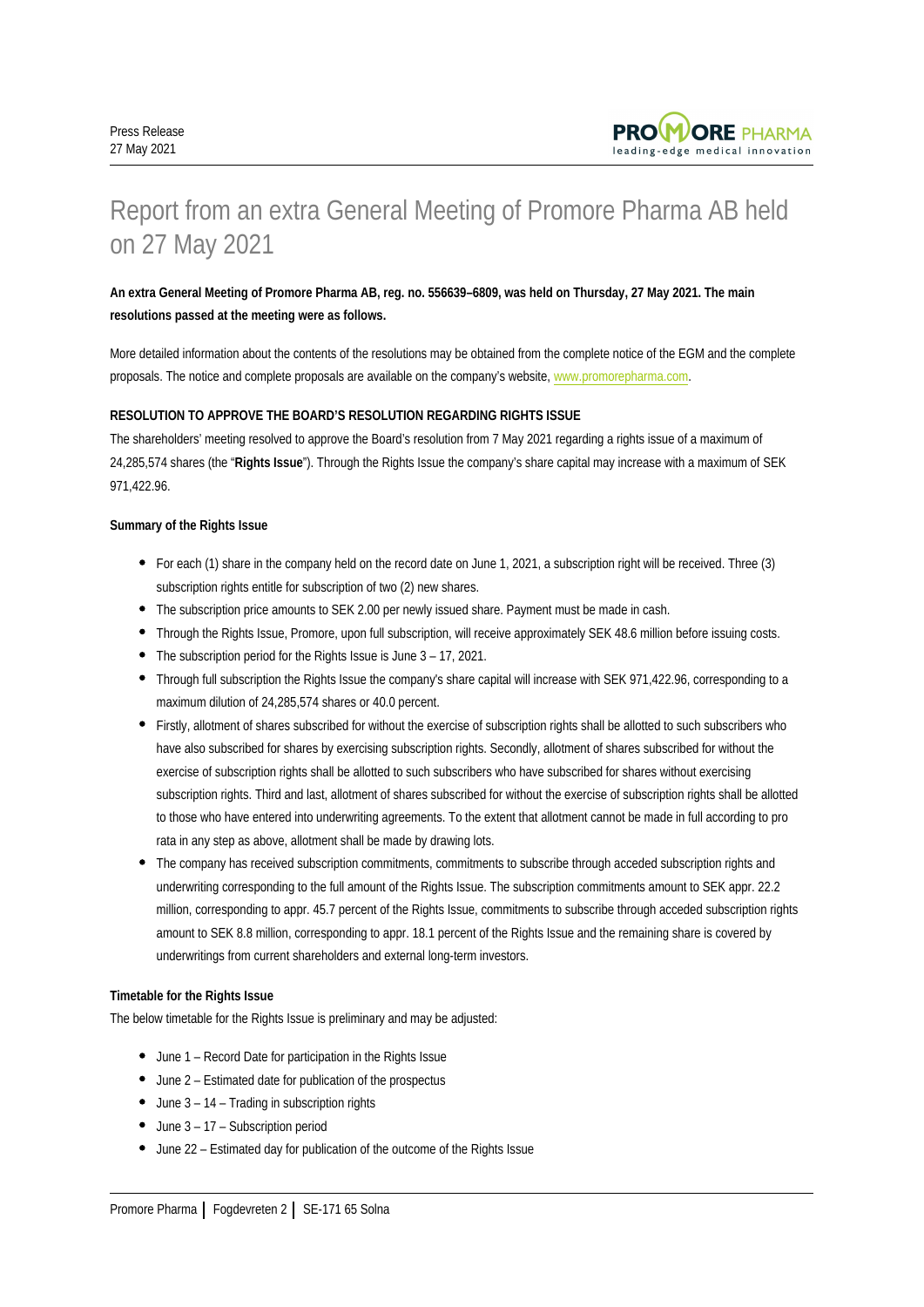Press Release 27 May 2021



## **Prospectus**

Complete information regarding the Rights Issue and information about the company will be included in the prospectus that is expected to be published on or about June 2, 2021.

#### **Advisors**

In connection with the Rights Issue, Promore has appointed Erik Penser Bank as financial advisor, and Setterwalls Advokatbyrå AB as legal advisor.

#### **Important information**

The information in this press release does not constitute an offer to acquire, subscribe or otherwise trade in shares or other securities issued by Promore Pharma AB. Invitation to interested parties to subscribe for shares in Promore Pharma AB will only be made through the prospectus that Promore Pharma AB will publish.

The information in this press release may not be released, published, reproduced or distributed in or to the United States, Canada, Japan, Australia, Hong Kong, Switzerland, Singapore, South Africa or New Zealand or any other country or jurisdiction where such action is not permitted or where such action is subject to legal restrictions or would require further registration or other measures than what is required by Swedish law. Measures contrary to this instruction may constitute a breach of applicable securities legislation.

No shares have been registered, and will not be registered, in accordance with the United States Securities Act from 1933 ("**Securities**  Act") and may not be offered, subscribed, sold or transferred, directly or indirectly, within the United States except after written approval from Promore Pharma AB and under an applicable exemption from the registration requirements of the Securities Act and in accordance with securities legislation in the relevant state or any other jurisdiction in the United States.

## **For additional information, please contact**

Jonas Ekblom, CEO Phone: [+46] 736 777 540 E-mail: jonas.ekblom@promorepharma.com

Erik Magnusson, CFO Phone: [+46] 708 565 245 E-mail: erik.magnusson@promorepharma.com

Promore Pharmas Certified Adviser is Erik Penser Bank Tel: [+46] 8-463 83 00 E-mail: certifiedadviser@penser.se

#### **Promore Pharma in brief**

Promore Pharma is a biopharmaceutical company specialized in the development of therapeutic peptides. The company's aim is to develop first-in-category pharmaceuticals for indications with high unmet medical needs, where very few efficacious prescription pharmaceuticals are available. Promore Pharma's two projects are undergoing clinical development and have a very strong safety profile since the products are based on endogeneous substances that are administered locally. The leading project, ensereptide (PXL01), that will be used for prevention of post-surgical scarring, is being prepared for a clinical phase II-trial if the peptide can prevent the formation of unesthetical scars on the skin. Ropocamptide (LL-37) has recently been evaluated in a clinical phase IIb study with positive results in patients with venous leg ulcers (VLUs). The product candidates can also be deployed for other indications, such as preventing unfavorable tissue attachments (adhesions) after different kinds of surgical procedures and treatment of diabetic foot ulcers. The company is listed on Nasdaq First North Growth Market.